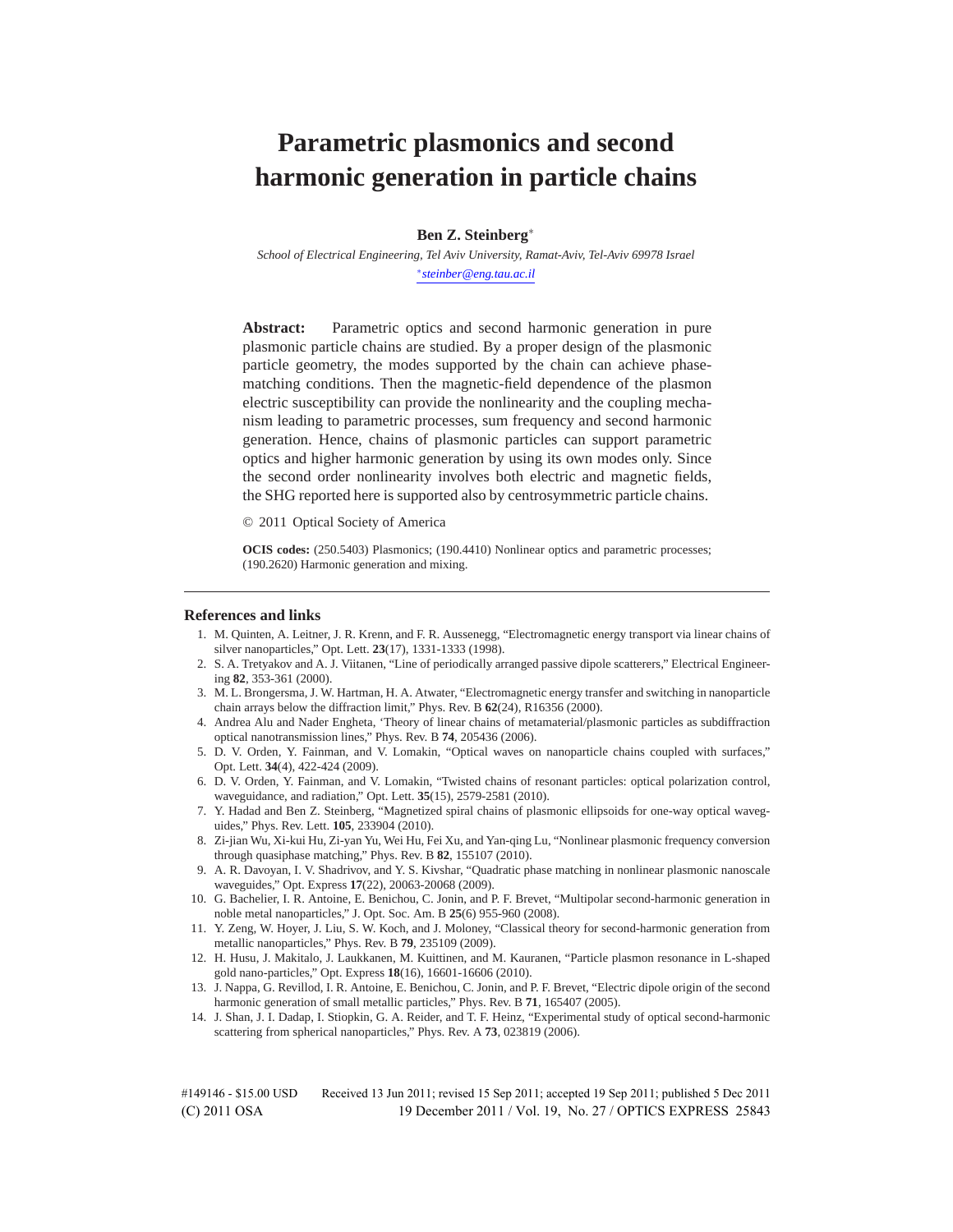- 15. B. K. Canfield, H. Husu, J. Laukkanen, B. Bai, M. Kuittinen, J. Turunen, and M. Kauranen, "Local field asymmetry drives second-harmonic generation in noncentrosymmetric nanodimers," *Nano Letters* **7**(5), 1251-1255  $(2007)$
- 16. S. Kujala, B. K. Canfield, and M. Kauranen, "Multipole interference of second harmonic optical radiation from gold nanoparticles," Phys. Rev. Lett. **98**, 167403 (2007).
- 17. T. Utikel, T. Zentgraf, T. Paul, C. Rockstuhl, F. Lederer, M. Lippitz, and H. Giessen, "Towards the origin of the nonlinear response in hybrid plasmonic systems," Phys. Rev. Lett. **106**, 133901 (2011).
- 18. J. D. Jackson, *Classical Electrodynamics*, 3rd ed. (Whiley 1999).
- 19. S. A. Maier, P. G. Kik, and H. A. Atwater, "Optical pulse propagation in metal nanoparticle chain waveguides," Phys. Rev. B **67**, 205402 (2003).
- 20. A. H. Sihvola *Electromagnetic Mixing Formulas and Applications*, Electromagnetic Waves Series (IEE 1999).
- 21. Leonard Lewin, *Polylogarithms and Associated Functions* (Elsevier 1981).
- 22. M. Abramowitz and I. A. Stegun *Handbook of Mathematical Functions* (Dover 1972).

#### **1. Introduction**

Linear chains of identical and equally-closely-spaced plasmonic particles have been studied in a number of publications [1–4]. It has been shown that they allow the propagation of optical modes with relatively low attenuation and with no radiation to the free space. This property is obtained if the inter-particle distance is smaller then the free space wavelength  $\lambda$ , and then the total width of the modes can be much smaller than  $\lambda$ . Hence the name "Sub-Diffraction" Chains" (SDC). SDCs are potential candidates for dense integration of optical systems, and were proposed as guiding structures, junctions, and couplers  $[1-5]$ , as chiral waveguides  $[6]$ , and also as one-way waveguides [7].

In this work we study parametric optics and second harmonic generation (SHG) in plasmonic particle SDC's. Plasmonic structures can support highly localized electromagnetic modes, and therefore have the potential to enhance nonlinear processes. Essentially two different physical schemes can be invoked. In the first, the plasmonic structure is used mainly for field concentration and enhancement while the non-linearity is provided by another dielectric material (such as  $LiNbO<sub>3</sub>$ ) [8, 9]. In the second scheme, the inherent non-linear response of metallic nano-particles and structures is exploited. SHG processes associated with a single particle, particle arrays or dispersed particles were studied theoretically and experimentally in a number of publications [10–16]. (The non-trivial issue of distinguishing between the two processes in combined plasmonic-dielectric structures is discussed, e.g. in [17].) In these works special attention is given to the particle symmetry; non-centrosymmetry is essential for locally excited dipole-induced SHG if the nonlinear dipole response depends solely on the electric field. This well known restriction is due to the fact that under space inversion ( $\mathbf{r} \mapsto -\mathbf{r}$ ) one has  $\mathbf{p} \mapsto -\mathbf{p}$ and  $\mathbf{E} \mapsto -\mathbf{E}$ , so we must have  $\chi_{ee}^{(2)} = 0$ . It was shown that centrosymmetric particles can support SHG either by locally excited quadrupoles, or by nonlocal excitations of dipoles (see e.g. [13, 14] and references therein). However, the centrosymmetry exclusion can be alleviated; non-centrosymmetry is essential for locally excited dipole-induced SHG *only if* the nonlinear dipole response depends solely on the electric field. Under space inversion  $H \mapsto H$ , so SHG *can be supported by centrosymmetric particles if the nonlinear dipole response depends on* **E** *and* **H** (e.g. it involves terms as  $\mathbf{H} \times \mathbf{E}$  due to Lorentz force). As we shall see, the underlying physics associated with SHG in our chains is in line with these general observations.

To efficiently utilize the potential of parametric gain and SHG, one needs a constructive interference of the generated radiation, commonly manifested by phase-matching conditions. Hence, our study is based on two essential steps. First, the dispersion relations of the SDC modes are examined. By a proper design of the chains particles, phase matching between the supported modes can be achieved. The key is to use ellipsoidal particles rather then the conventional spherical ones-see Fig. 1(a). The second step is of fundamental importance; we use the non-linearity resulting from the plasmonic susceptibility dependence on magnetic fields [18],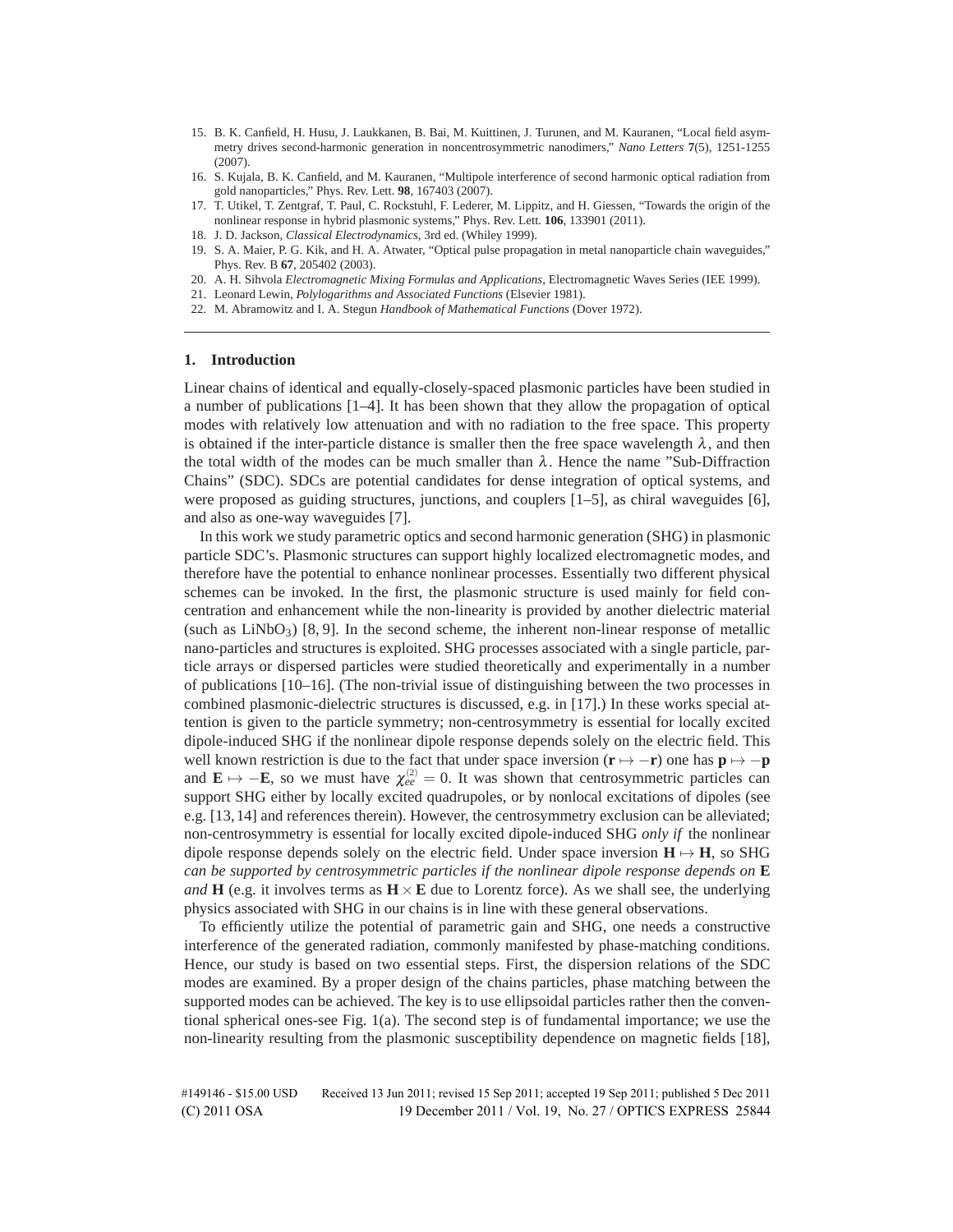to establish coupling between the magnetic fields of one of the modes, and the electric *polarization* of another mode. The physical process underlying the non-linearity is schematized in Fig. 1(b). Two important points should be emphasized. First, it is essentially a Lorentz force term, so SHG is supported even with centrosymmetric particles such as the ellipsoids shown in the figure. Second, the nonlinearity at any given particle in the chain, is excited due to magnetic fields created by its neighbors that can be viewed as retarded-field non-local contributions (in analogy with bulk-theories, it comes from other particles in the bulk). Again consistently with previous publications non-local dipole contributions can support SHG in centrosymmetric particles. Hence, our ellipsoids-based SDC can amplify or generate optical signals constructively *using its own modes only*.



Fig. 1. A subdiffraction chain of ellipsoidal particles  $(d \ll \lambda)$ . Resonances, phase-matching conditions, and gain can be achieved by designing *d* and the ellipsoids semi-axis  $a_x$ ,  $a_y$ ,  $a_z$ . (a) Chain Geometry for prolate ellipsoid particles. (b) Source of non-linearity. The chain supports a modal dipole response of the form  $\mathbf{p}_m = \hat{x}p_0e^{im\beta}$ . We examine the specific case of  $\beta \approx \pi/2$ ; for any *n*, there is a phase difference of  $\pi$  between the dipole responses of the two nearest neighbors of the  $n$ -th particle. As a result their ( $\hat{y}$ -directed) magnetic fields add constructively at the *n*-th site, creating a modulation of the *n*-th particle (in blue) *electric* susceptibility component relevant for a  $\hat{z}$ -directed dipole. Hence a parametric coupling between the  $\hat{x}$  and the  $\hat{z}$  polarized dipole excitations is created, both can be supported by the chain dispersion. Generally, at the *n*-th site, the magnetic fields of the  $n \pm \ell$  neighbors add constructively (destructively) for odd (even)  $\ell$ . The strongest contributions are from  $\ell = 1$ . This general picture holds also if  $\beta$  deviates from  $\pi/2$ . In fact, the maximal value of **H** is obtained for  $\beta \approx 0.4\pi$ .

In our analysis we use the Discrete Dipole Approximation (DDA) and polarizability theory, in conjunction with the Nearest Neighbor Approximation (NNA). The former two are standard tools used in many works on SDCs [3–6]. They hold when the particle diameter *D* is much smaller than the wavelength so it can be considered as an infinitesimal dipole, and the interparticle distance *d* is large compare to *D*. Studies show excellent agreement with exact solutions even when *d* and *D* are of the same order [19]. To simplify the analysis and to obtain transparent analytical results, we employ the nearest neighbor approximation (NNA). Here, one assumes that the field exciting the *n*-th particle is mainly due to its two nearest neighbors, namely due to particles  $n \pm 1$ . Since the electric near field of an infinitesimal dipole behaves essentially as  $(kr)^{-3}$ , this approximation holds very well for SDCs with inter-particle distance  $d \ll \lambda$ . Indeed it was shown that chain dispersions resulting from the NNA are in excellent agreement with those of the full theory if  $d/\lambda \leq 0.1$  [4], but good agreement is obtained even with larger ratios such as  $d/\lambda \approx 0.25$  [3]. As shown in these two early studies, there is only one exception: the dispersion of the transverse modes near the light line is not predicted well by the NNA. We keep away from this domain and concentrate in regions where it holds well. Since dispersions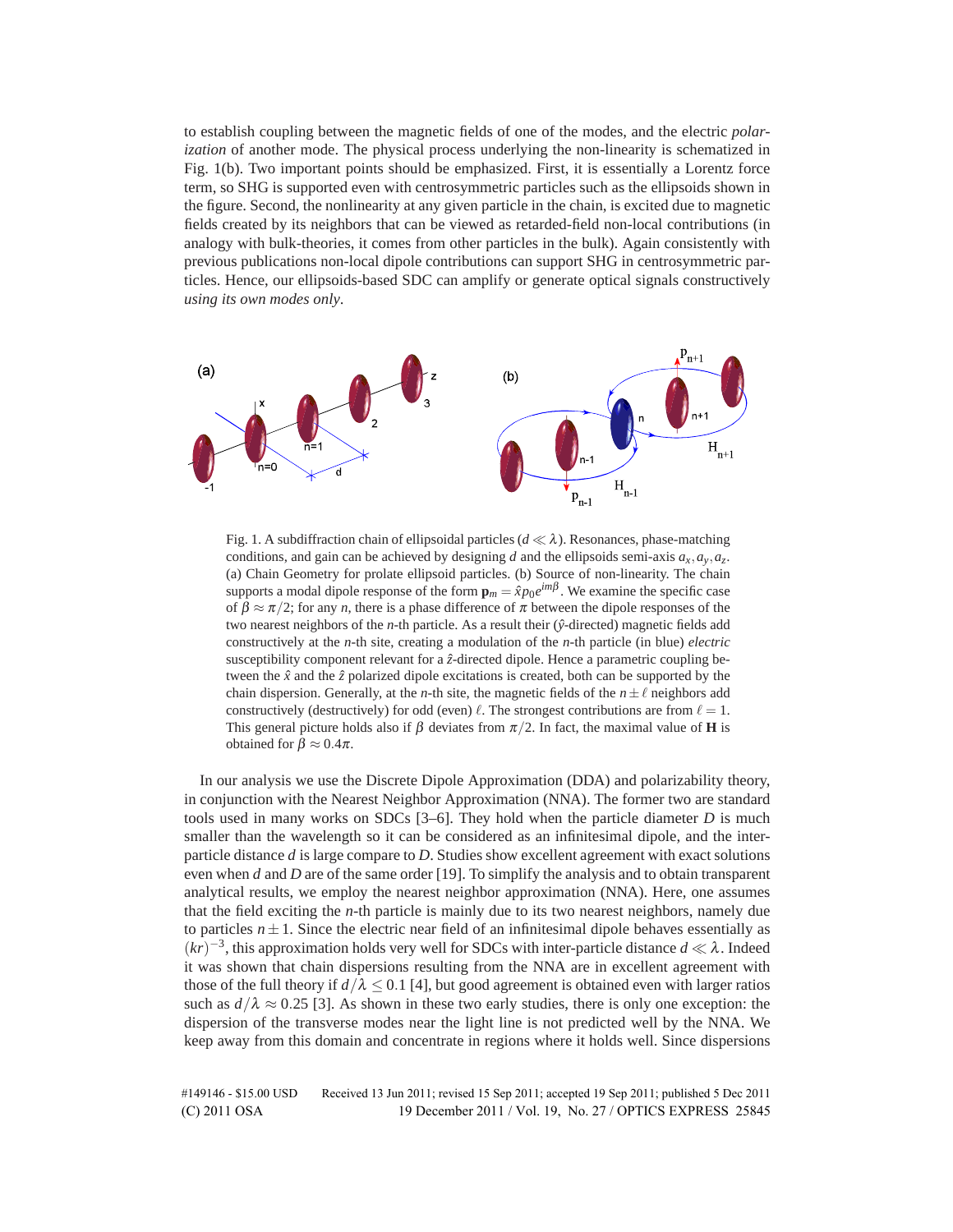play here the pivotal role for the phase-matching, the NNA discussed in [3, 4] provides the phase-matching conditions in a sufficient accuracy.

## **2. Formulation**

If a small particle with electric polarizability tensor or matrix  $\alpha$  is subject to an exciting electric field whose local value in the *absence of the particle* is  $\mathbf{E}^L$ , its response is described by the electric dipole  $p = \alpha E^L$ . The matrix (or tensor) polarizability of a general ellipsoid made of an anisotropic dielectric material with electric matrix-susceptibility  $\chi$  can be found in [20] for the static case. In the dynamic case it needs to be augmented to incorporate radiation loss, but consistently with the NNA [3, 4] this correction is neglected here. If the ellipsoid principal axes are aligned with the  $x, y, z$  axes, its polarizability  $\alpha$  is

$$
\underline{\alpha} = \varepsilon_0 V \left( \underline{\mathbf{I}}_3 + \underline{\chi} \underline{\mathbf{L}} \right)^{-1} \underline{\chi} \tag{1}
$$

Here **I**<sub>3</sub> is the 3 by 3 identity matrix,  $V = 4\pi a_x a_y a_z/3$  is the ellipsoid volume and  $a_x, a_y, a_z$ are its semiaxes.  $\underline{\mathbf{L}} = \text{diag}(N_x, N_y, N_z)$  is the depolarization matrix whose entries are obtained by elliptic integrals and satisfy  $\sum_{u} N_u = 1$  [20]. We give some canonical examples. A sphere has *N<sub>u</sub>* = 1/3∀*u*. A *prolate* ellipsoid (*a<sub>x</sub>* > *a<sub>y</sub>* = *a<sub>z</sub>* = *a*), has *N<sub>y</sub>* = *N<sub>z</sub>* = (1 − *N<sub>x</sub>*)/2, *N<sub>x</sub>* =  $(1 - e^2)$  {ln[ $(1 + e)/(1 - e)$ ] - 2*e*}/(2*e*<sup>3</sup>), where  $e = (1 - a^2/a_x^2)^{1/2}$ . Hence a "football" with  $a_x = 2a$  has  $N_x \approx 0.1736$ ,  $N_z \approx 0.4132$ . An *oblate* ellipsoid ( $a_x = a_y = a > a_z$ ) has  $N_x = N_y =$  $(1 - N_z)/2$ ,  $N_z = (1 + e^2)(e - \arctan e)/e^3$ , where  $e = (a^2/a_z^2 - 1)^{1/2}$ . Hence a "m&m" with  $a_z = a/3$  has  $N_z \approx 0.6354$ ,  $N_x \approx 0.1823$ .

 $\chi$  of magnetized plasmons is obtained by applying Lorentz force. Up to first order in the magnetization field **H**, it is given by (see appendix)

$$
\underline{\chi} = \chi_{ee} \left[ \underline{\mathbf{I}}_3 + i \underline{\mathbf{B}}_H \right], \quad \chi_{ee} = -\frac{\omega_p^2}{\omega(\omega + i/\tau)} \tag{2}
$$

where the scalar <sup>χ</sup>*ee* is the non-magnetized plasma susceptibility [18]. Up to a constant factor, the matrix operator  $\underline{\mathbf{B}}_H$  is equivalent to a vector multiplication by the magnetic field **H** from left,

$$
\underline{\mathbf{B}}_H = \frac{e\mu_0}{\omega m_e} \begin{pmatrix} 0 & -H_z & H_y \\ H_z & 0 & -H_x \\ -H_y & H_x & 0 \end{pmatrix} \equiv \frac{e\mu_0}{\omega m_e} \mathbf{H} \times \tag{3}
$$

and  $\times$  is the vector product. The time constant  $\tau$  represents material loss. In practical situations this loss is orders of magnitude larger than the particle radiation loss [3]. We note that the equation above is valid as long as <sup>χ</sup>*ee* is valid for non-magnetized metals. No assumption is made about the rate of change of **B**; Lorentz force holds for any time-scale. The expression above can be obtained also as a first order approximation (in **B**) of the magnetized plasma susceptibility given in [18].

Let  $\mathbf{p}_n$  be the *n*-th particle dipole moment. Under the DDA and the NNA, it is excited only by its two nearest neighbors. Hence it is governed by the difference equation [3] (assume  $kd \ll 1$ and use the expression for the near field of an infinitesimal dipole [18])

$$
\mathbf{p}_n = \frac{1}{4\pi\epsilon_0 d^3} \underline{\alpha} \left[ 3\hat{z}(\hat{z} \cdot \mathbf{S}_n) - \mathbf{S}_n \right] \tag{4}
$$

where  $S_n$  is the nearest-neighbors sum,

$$
\mathbf{S}_n \equiv \mathbf{p}_{n+1} + \mathbf{p}_{n-1}.\tag{5}
$$

Equations (1)-(5) constitute a starting point for various parametric processes in particle chains under the discrete dipole and nearest neighbor approximations.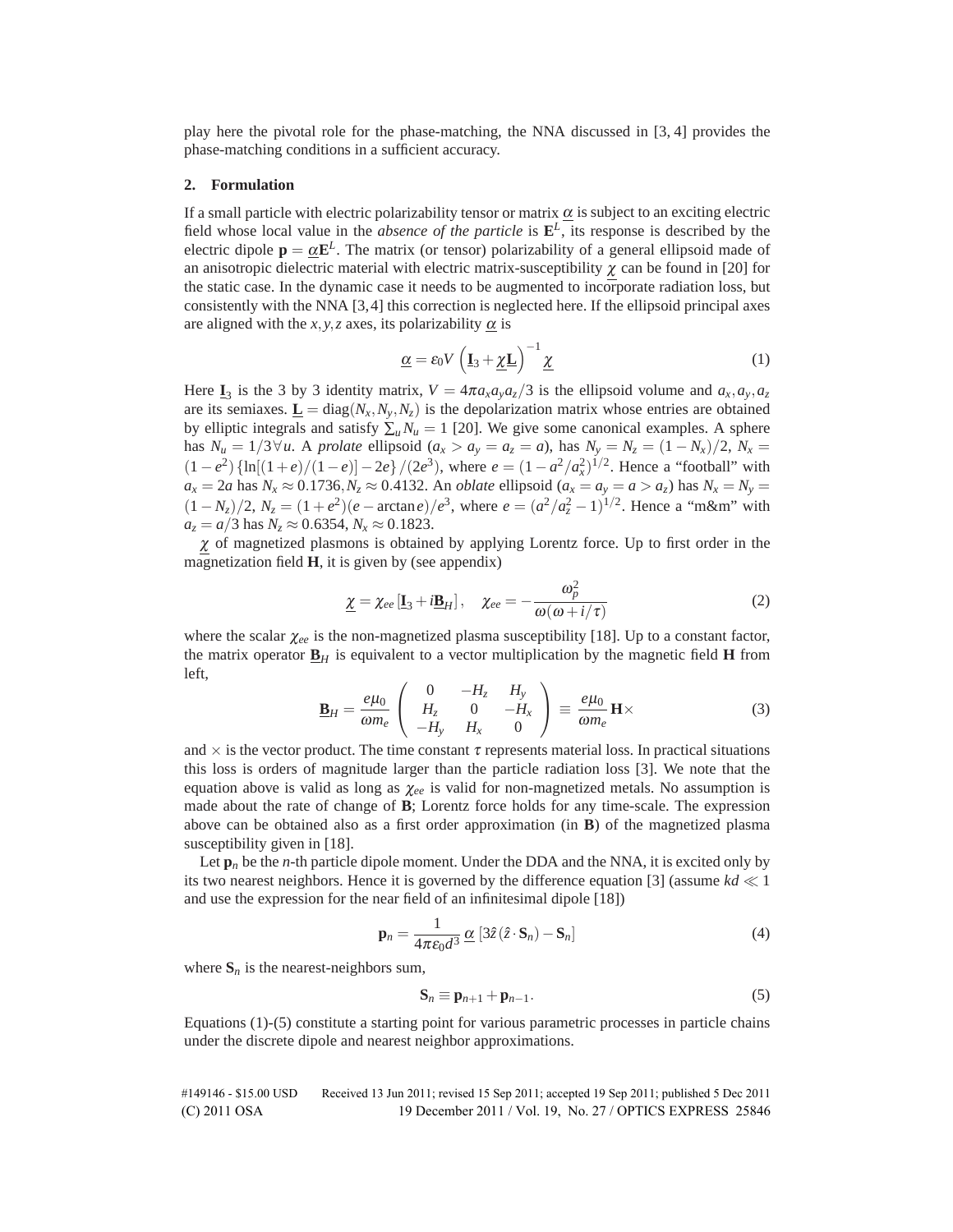## *2.1. Dispersion and phase matching*

We first examine phase-matching conditions when loss may be neglected ( $1/\tau \rightarrow 0$ ), and when the non-linearity due to  $\underline{\mathbf{B}}_H$  can be neglected. By substituting the solution

$$
\mathbf{p}_n = \mathbf{p}_0 e^{i\beta n} \tag{6}
$$

into Eq. (4) and using the linear part of Eq. (2), we obtain the *three independent* dispersion relations, governing the transverse  $(x, y)$  and longitudinal  $(z)$  independent polarizations

$$
(\omega/\omega_p)^2 = N_u + \sigma_u \cos(\beta), \quad u = x, y, z \tag{7}
$$

here  $(\sigma_x, \sigma_y, \sigma_z) = (\sigma, \sigma, -2\sigma)$ , with  $\sigma = V/(2\pi d^3)$ , where  $\sigma < N_u \forall u$ . We look for solutions that satisfy the SHG condition or the sum frequency generation (SFG) condition,

SHG: 
$$
(\omega_3, \beta_3) = (2\omega_1, 2\beta_1)
$$
 (8)

SFG: 
$$
(\omega_3, \beta_3)
$$
 =  $(\omega_1 + \omega_2, \beta_1 + \beta_2).$  (9)

For spherical particles  $N_u = 1/3 \forall u$ , so Eq. (7) reduces to the known dispersions [3, 4], all cen-For spherical particles  $N_u = 1/3$  v*u*, so Eq. (*t*) reduces to the known dispersions [3, 4], all centered around  $\omega_p/\sqrt{3}$ ; they cannot support Eqs. (8)–(9). However, by using ellipsoidal particles one can design the central frequencies  $\omega_p \sqrt{N_u}$  such that the dispersions in Eq. (7) can satisfy the conditions in Eq. (8) or Eq. (9). We start with SHG. Of particular interest is a solution that supports for wave#1 a  $\hat{x}$  polarized mode at its central frequency, and for wave#3 a  $\hat{z}$  polarized mode [see Fig. 1(b)]. By imposing Eq. (8) on the corresponding dispersions in Eq. (7), we obtain

$$
N_z - 4N_x = 2\sigma \left[ \cos(2\beta_1) + 2\cos(\beta_1) \right]
$$
 (10)

*It is all about chain-particle geometry*. Using the expressions for the prolates and oblates  $N_u$ 's [see discussion after Eq. (1)] and  $\sigma$ , the ellipsoid parameter  $a_x/a_z$  and particles separation parameter  $a_x/d$  satisfying the above equation were computed for geometrically feasible configurations  $(d > 2a_z)$ . The results are shown in Fig. 2(a). For general ellipsoids, more solutions may be available.



Fig. 2. Geometrical parameters of prolate or oblate ellipsoid SDC, supporting (a) SHG of Eq. (8) for various values of  $\beta_1$ , and (b) SFG of Eq. (9) for various values of  $\beta_2$ .

For the SFG in Eq. (9), we still look for  $\hat{x}$ -polarized wave as mode#1, but now with  $\hat{y}, \hat{z}$ polarized modes#2,3, respectively. With the dispersions in Eq. (7) and with  $\beta_1 = \pi/2$ , Eq. (9) becomes

$$
\sigma \cos(\beta_2) + 2(N_x N_y + N_x \sigma \cos \beta_2)^{1/2} = 2N_z - 1 \pm 2\sigma \sin \beta_2.
$$
 (11)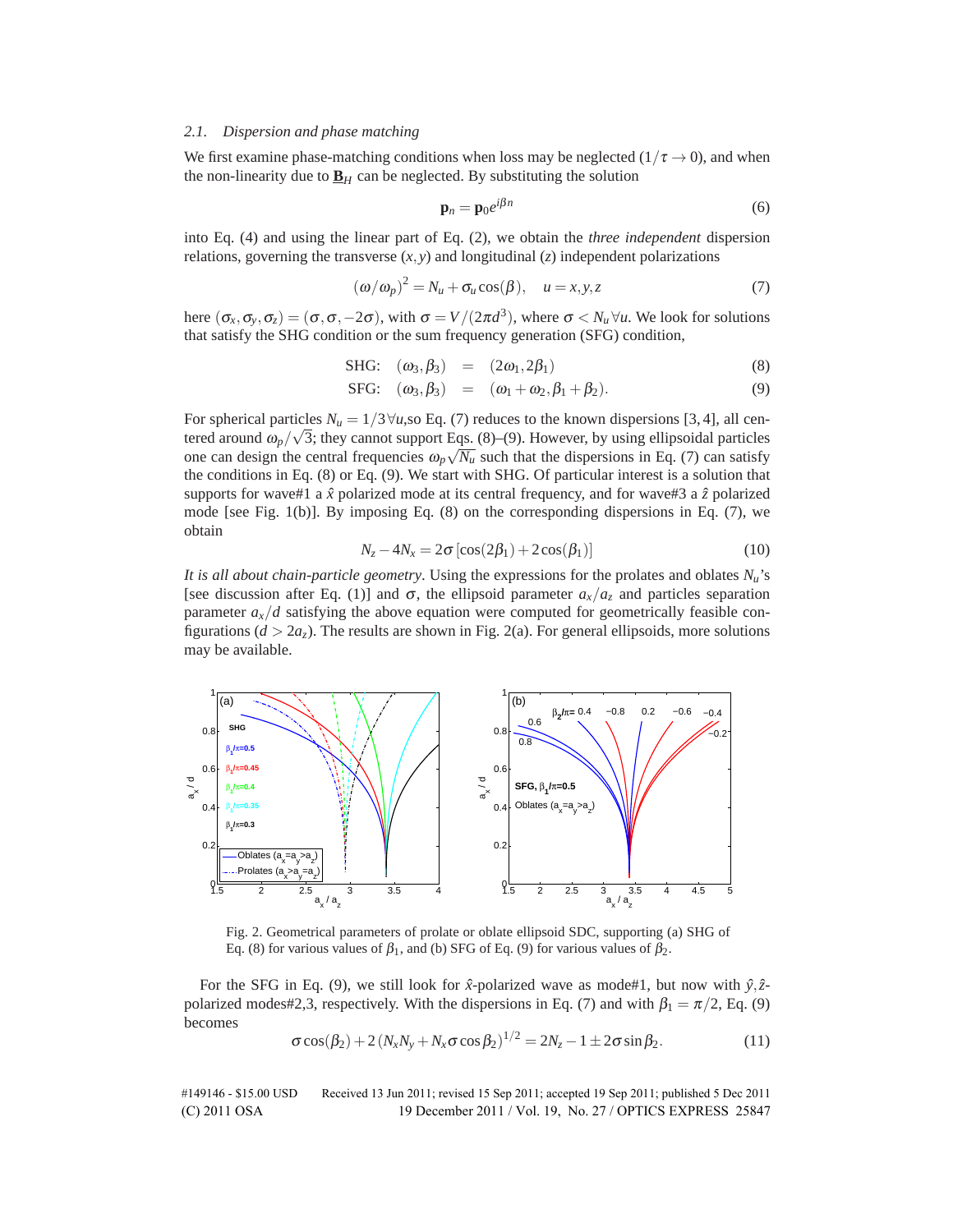where we used  $\sum N_u = 1$ . Solutions for oblates are shown in Fig. 2(b). Again, other solutions are available for general ellipsoids and/or other polarizations and/or other values of  $\beta_1$ .

#### *2.2. Nonlinear chain dynamics*

We turn now to explore the SDC dynamics under self-magnetization. It is the magnetic field of the SDC modes that establishes the non-linearity via Eqs. (2)–(3), the actual mode coupling, and eventually gain and SHG. However, it is inconvenient to express the non-linearity directly with the magnetic field of the SDC mode. Instead, we express the chain magnetization in terms of one of the SDC modes dipole moments, that will later play the role of the pump wave. Note that **H** of the mode under the NNA has not been studied before. The NNA validity for **H** is not as transparent as for **E**, since for electric dipole the near H-field goes up as *r*−<sup>2</sup> while the near E-field as *r*<sup>−</sup>3. Hence, below we first make an exact evaluation of the mode magnetic field (i.e. considering contributions from all the chain particles), and then compare it to the magnetic field obtained under the NNA (i.e. contributions from the two closest neighbors only). We show the range of parameters for which the two results do not differ much (the specific examples shown later, however, use the exact field).

The magnetic field at  $(0,0,nd)$  due to a single electric dipole  $\mathbf{p}_m$  at  $(0,0,md)$ , is given by [18]

$$
\mathbf{H}_{nm} = \hat{z} \times \mathbf{p}_m \operatorname{sgn}(m-n) \operatorname{ck}^2 g(d_{mn}) \left[1 + i/(k d_{mn})\right] \tag{12}
$$

where  $d_{mn} = d |m-n|$ ,  $g(x) = e^{ikx}/(4\pi x)$ , and  $sgn(u) = u/|u|$ . The magnetic field at the location of the *n*-th dipole is given by summing  $\mathbf{H}_{nm}$  in Eq. (12) over  $m, m \neq n$ , and using Eq. (6) for **p***m*. The self magnetic field of the *n*-th particle, **H***nn*, is excluded as it averages to zero over the particle volume. The result is

$$
\mathbf{H}_n = \sum_{m,m \neq n} \mathbf{H}_{nm} = \hat{z} \times \mathbf{p}_n \frac{ck^3}{4\pi} F(kd, \beta)
$$
 (13)

where

$$
F(kd, \beta) = \frac{1}{kd} \left[ Li_1(e^+) - Li_1(e^-) + \frac{i}{kd} Li_2(e^+) - \frac{i}{kd} Li_2(e^-) \right], \quad e^{\pm} \equiv e^{ikd \pm i\beta} \tag{14}
$$

and where  $Li_s$  is the *s*-th order Polylogarithm function [21] defined as

$$
Li_s(z) = \sum_{n=1}^{\infty} \frac{z^n}{n^s} \qquad \Rightarrow \quad Li_0(z) = \frac{z}{1-z}, \quad Li_1(z) = -\ln(1-z). \tag{15}
$$

 $Li<sub>s</sub>(e^{i\theta})$  are expressable in terms of the Clausen's integral and series, for which efficient summation formulas are available (see Sec. 27.8 in [22]). The exact  $\mathbf{H}_n$  in absolute value and in units of  $\hat{z} \times \mathbf{p}_n c k^3 / (4\pi)$  is shown in Fig. 3(a). For  $kd \ll 1$  the magnetization strength is maximal for  $\beta \approx 0.4\pi$ . For larger values of *kd* another maximum emerges along the light line  $\beta = kd$ . Note however that the chain supports propagating modes in the form of Eq. (6) only for  $\beta > kd$  [4], hence the magnetization field shown in the figure is supported by the chain modes only above this line.

To get a feeling of the field structure, consider the SDC mode near its central frequency  $\mathbf{p}_m = \mathbf{p}_0 e^{im\beta}, \beta \approx \pi/2$ . The magnetic field is still given by the sum in Eq. (13), with Eq. (12). Since  $\beta \approx \pi/2$  and due to the sgn term in Eq. (12), contributions from odd neighbor-pairs  $m = n \pm (2\ell + 1), \ell = 0, 1, \ldots$  add up *constructively* at *n*; most important, this includes the nearest neighbor-pair  $n \pm 1$  whose contribution is the strongest possible. Likewise, contributions from even neighbor-pairs  $m = n \pm 2\ell, \ell = 1, 2, \ldots$  add up *destructively* and cancel out. The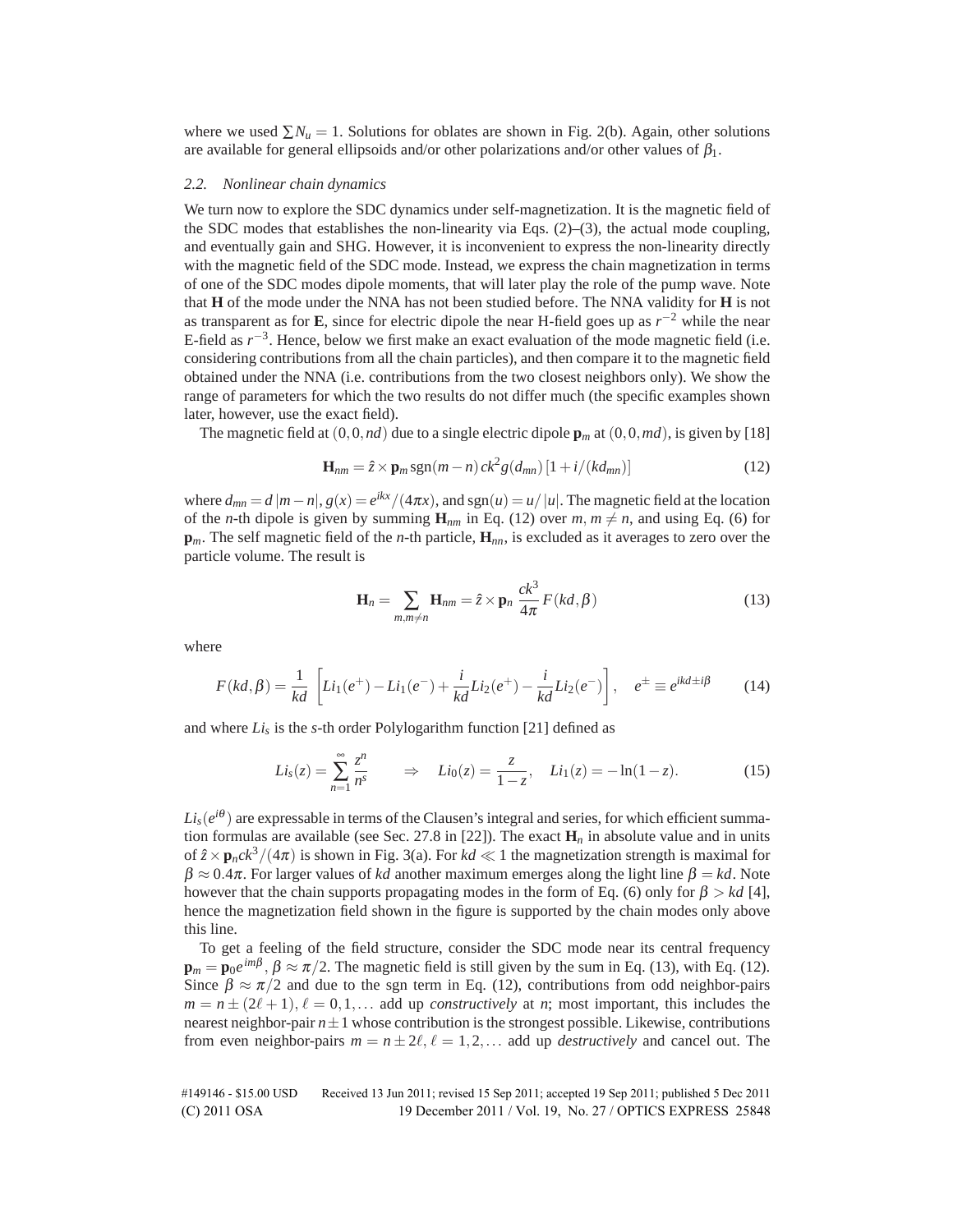

Fig. 3. The *n*-th particle magnetization due to the chain's own electric-dipole mode. (a) The exact **H**<sub>n</sub> of Eq. (15) shown in the  $kd$ ,  $\beta/\pi$  plane. The field is in units of  $\hat{z} \times \mathbf{p}_n ck^3/(4\pi)$  on logarithmic scale. (b) The NNA error for values of  $\beta$ , near  $\pi/2$ .

physical picture is schematized in Fig. 1(b). Consistent with the NNA (valid for  $kd \ll 1$ ), we keep only the contributions from the pair  $m = n \pm 1$  and neglect the rest; the next non-zero term is an order of magnitude weaker. We end up with an expression similar to that of Eq. (13), where  $F(kd, \beta)$  is approximated by

$$
F(kd, \beta) \approx -\frac{2}{(kd)^2} \sin \beta.
$$
 (16)

The exact *F* and its NNA are compared in Fig. 3(b). For  $\beta/\pi \approx 0.4$ : 0.5 the error of the NNA is less then 10% for *kd* up to 0.4.

With the mode self-magnetization of Eqs.  $(13)$ – $(16)$  we may establish the non-linear dynamics. Using it in Eqs.  $(1)$ – $(3)$ , and substituting the result in Eq.  $(4)$ , we obtain the non-linear formulation (multiply on left by  $\mathbf{I}_3 + \chi \mathbf{L}$  and rearrange),

$$
\left[ (\omega/\omega_p)^2 + i\omega/(\omega_p^2 \tau) \right] \mathbf{p}_n = \underline{\mathbf{L}} \mathbf{p}_n - (\sigma/2) \left[ 3\hat{z} (\hat{z} \cdot \mathbf{S}_n) - \mathbf{S}_n \right] + \Psi \tag{17}
$$

where  $\tau^{-1}$  is the loss term,  $\sigma$  is defined after Eq. (7), the vector Ψ represents the non-linear dynamics [use vector identities e.g.  $(\mathbf{a} \times \mathbf{b}) \times \mathbf{c} = \mathbf{b}(\mathbf{a} \cdot \mathbf{c}) - \mathbf{a}(\mathbf{b} \cdot \mathbf{c})$  etc],

$$
\Psi = iA \left[ \mathbf{p}_n(\hat{z} \cdot \mathbf{\underline{L}} \mathbf{p}_n) - \hat{z}(\mathbf{p}_n \cdot \mathbf{\underline{L}} \mathbf{p}_n) \right] - iA \left( \sigma/2 \right) \left[ 2 \mathbf{p}_n(\hat{z} \cdot \mathbf{S}_n) + \hat{z}(\mathbf{S}_n \cdot \mathbf{p}_n) - 3\hat{z}(\hat{z} \cdot \mathbf{p}_n)(\hat{z} \cdot \mathbf{S}_n) \right] \tag{18}
$$

and

$$
A = A(kd, \beta) = \frac{k^2 e \mu_0}{4\pi m_e} F(kd, \beta).
$$
 (19)

Under the DDA and NNA, Eqs. (17)–(18) constitute a self-consistent formulation for general second order parametric optics in plasmonic SDC's.

## **3. Second harmonic generation**

We show the existence of SHG process that satisfies Eq. (8). The analysis is based on the conventional approach: write the various waves in Eqs.  $(17)$ – $(18)$  with their time dependence,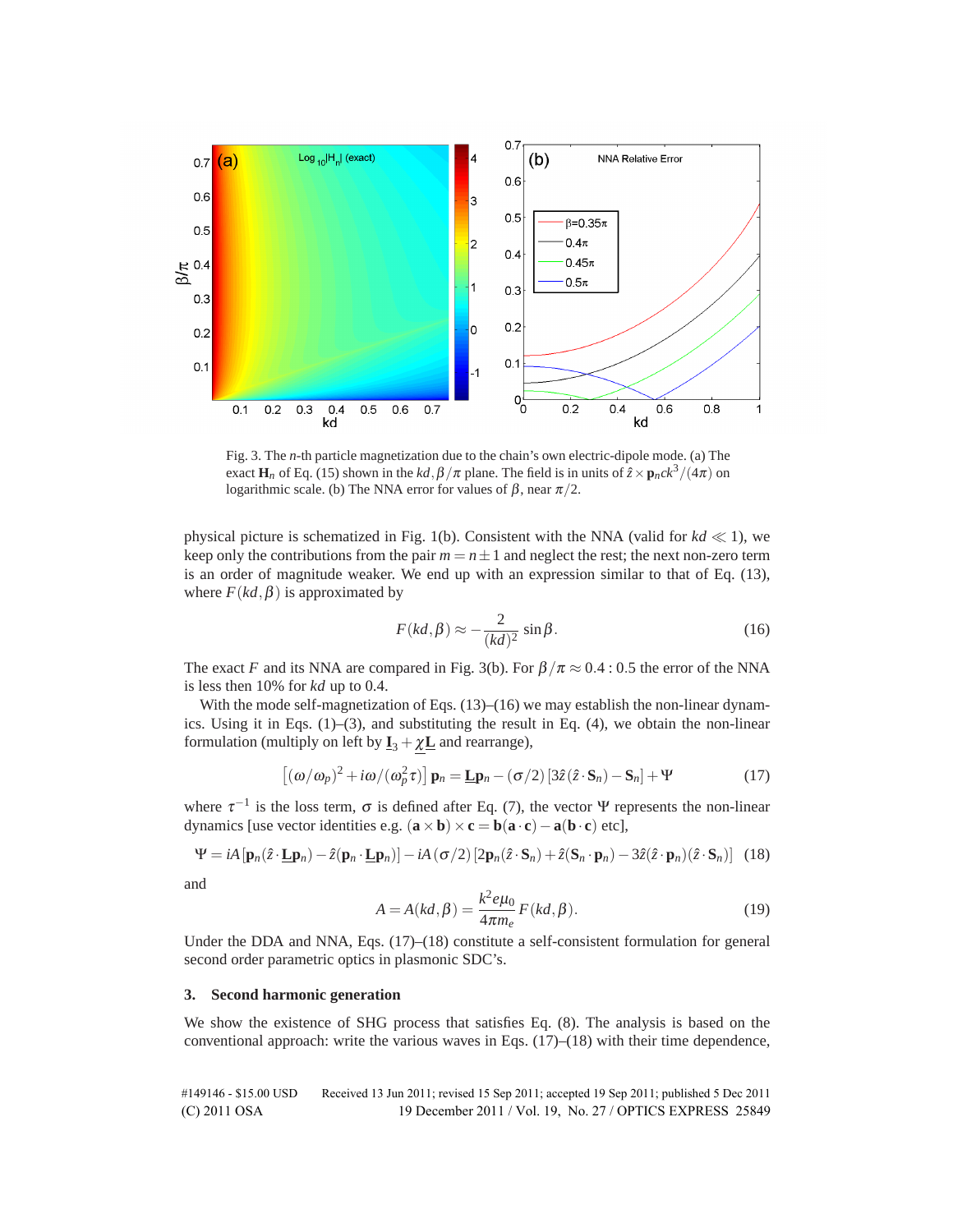add their complex conjugate, and look for terms at frequencies and polarizations of interest. Let wave#1 be a  $\hat{x}$  polarized SDC mode with  $\omega_1, \beta_1$  satisfying the corresponding linear ideal (lossless) dispersion relation Eq. (7). Likewise, let wave#3 be a ˆ*z* polarized SDC mode, with <sup>ω</sup>3,β<sup>3</sup> satisfying the corresponding dispersion relation in Eq. (7) *and* the SHG phase matching condition in Eq. (8). This is possible by virtue of the results shown in Fig. 2. We express these modes in a slight generalization of Eq. (6),

$$
\mathbf{p}_n^{(1)} = \hat{x}\tilde{p}_n^{(1)}e^{i\beta_1 n}, \quad \mathbf{p}_n^{(3)} = \hat{z}\tilde{p}_n^{(3)}e^{i\beta_3 n} \tag{20}
$$

where  $\tilde{p}_n^{(i)}$ ,  $i = 1,3$  depend on *n* to allow for possible loss, and for gain or depletion due to mutual interactions. We turn to obtain the dynamic equation for the  $\omega_3$  oscillations from the formulation in Eqs. (17)–(18). For compactness, we also define

$$
\tilde{S}_n^{(1,3)} = \tilde{p}_{n+1}^{(1,3)} e^{i\beta_{1,3}} + \tilde{p}_{n-1}^{(1,3)} e^{-i\beta_{1,3}} \tag{21}
$$

To get both sides of Eq. (17) to oscillate at  $\omega_3 = 2\omega_1$  the linear terms should incorporate only wave#3, and Ψ should incorporate only wave#1. The former is  $\hat{z}$ -polarized. The surviving  $\hat{z}$ directed terms in  $\Psi$  that contribute to  $\omega_3$  oscillations are the second one  $(\mathbf{p}_n^{(1)} \cdot \mathbf{L} \mathbf{p}_n^{(1)})$  and  $(\mathbf{S}_n^{(1)} \cdot \mathbf{L} \mathbf{P}_n^{(1)})$  $\mathbf{p}_n^{(1)}$ ). Hence Eq. (17) gets the form

$$
\[ (\omega_3/\omega_p)^2 + i\omega_3/(\omega_p^2 \tau) \] \tilde{p}_n^{(3)} = N_z \tilde{p}_n^{(3)} - \sigma \tilde{S}_n^{(3)} - i(A_1/4) \tilde{p}_n^{(1)} \left[ \sigma \tilde{S}_n^{(1)} + 2N_x \tilde{p}_n^{(1)} \right].
$$
 (22)

In the above,  $A_1 = A(k_1d, \beta_1)$  where  $A(kd, \beta)$  is defined in equations Eq. (16) (this is because the magnetization field, presented by *A*, is due to wave#1). Likewise, to get both sides of Eq. (17) to oscillate at  $\omega_1$  the linear terms should incorporate only wave#1, and Ψ should incorporate only multiplications between waves#1 and #3. The only surviving terms are  $[\mathbf{p}_n^{(1)}]^*(\hat{z}\cdot \mathbf{\underline{L}}\mathbf{p}_n^{(3)})$  and  $[p_n^{(1)}]^*(\hat{z} \cdot S_n^{(3)})$ . Hence Eq. (17) becomes

$$
\left[ (\omega_1/\omega_p)^2 + i \omega_1/(\omega_p^2 \tau) \right] \tilde{p}_n^{(1)} = N_x \tilde{p}_n^{(1)} + (\sigma/2) \tilde{S}_n^{(1)} - i (A_1/2) \left[ \tilde{p}_n^{(1)} \right]^* \left[ \sigma \tilde{S}_n^{(3)} - N_z \tilde{p}_n^{(3)} \right].
$$
 (23)

Equations (22)-(23) describe the interaction between the two waves (and consequently SHG) in a self-consistent manner. To facilitate transparent analytical solution, we assume that wave#1 is of high intensity and is not depleted due to energy transfer to wave#3. Below, two cases of the SHG under the non-depleted pump are considered.

## *3.1. Non depleted pump with*  $\beta_1 = \pi/2$  *in lossless chain*

We examine the ideal (lossless) chain case, with non-depleted pump wave at its central frequency  $(\omega_1, \beta_1) = (N_x^{1/2}, \pi/2)$ . We further assume that wave#3 is zero at the chain origin. Hence, we look for a solution satisfying

$$
\tilde{p}_n^{(1)} = \tilde{p}_0^{(1)} \,\forall n, \qquad \tilde{p}_0^{(3)} = 0.
$$
\n(24)

With the above parameters,  $\tilde{S}_n^{(1)} = 0$ , so Eq. (22) for the second harmonic wave  $\tilde{p}_n^{(3)}$  reduces to

$$
(\omega_3/\omega_p)^2 \tilde{p}_n^{(3)} = N_z \tilde{p}_n^{(3)} - \sigma \tilde{S}_n^{(3)} - iN_x (A_1/2) \left[ \tilde{p}_0^{(1)} \right]^2.
$$
 (25)

By direct substitution, it is easily verified that an *exact* solution to Eq. (25), that satisfies the initial condition in Eq. (24), is given by [use  $(\omega_3/\omega_p)^2 = N_z + 2\sigma$ ,  $\beta_3 = 2\beta_1 = \pi$ , as implied by Eqs.  $(7)$ – $(8)$ ) and their solution in Fig. 2]

$$
\tilde{p}_n^{(3)} = iN_x (A_1/4\sigma) \left[ \tilde{p}_0^{(1)} \right]^2 n^2.
$$
 (26)

It is seen that the SDC's second-harmonic wave grows as  $n^2$  - a quadratic growth typical to SHG.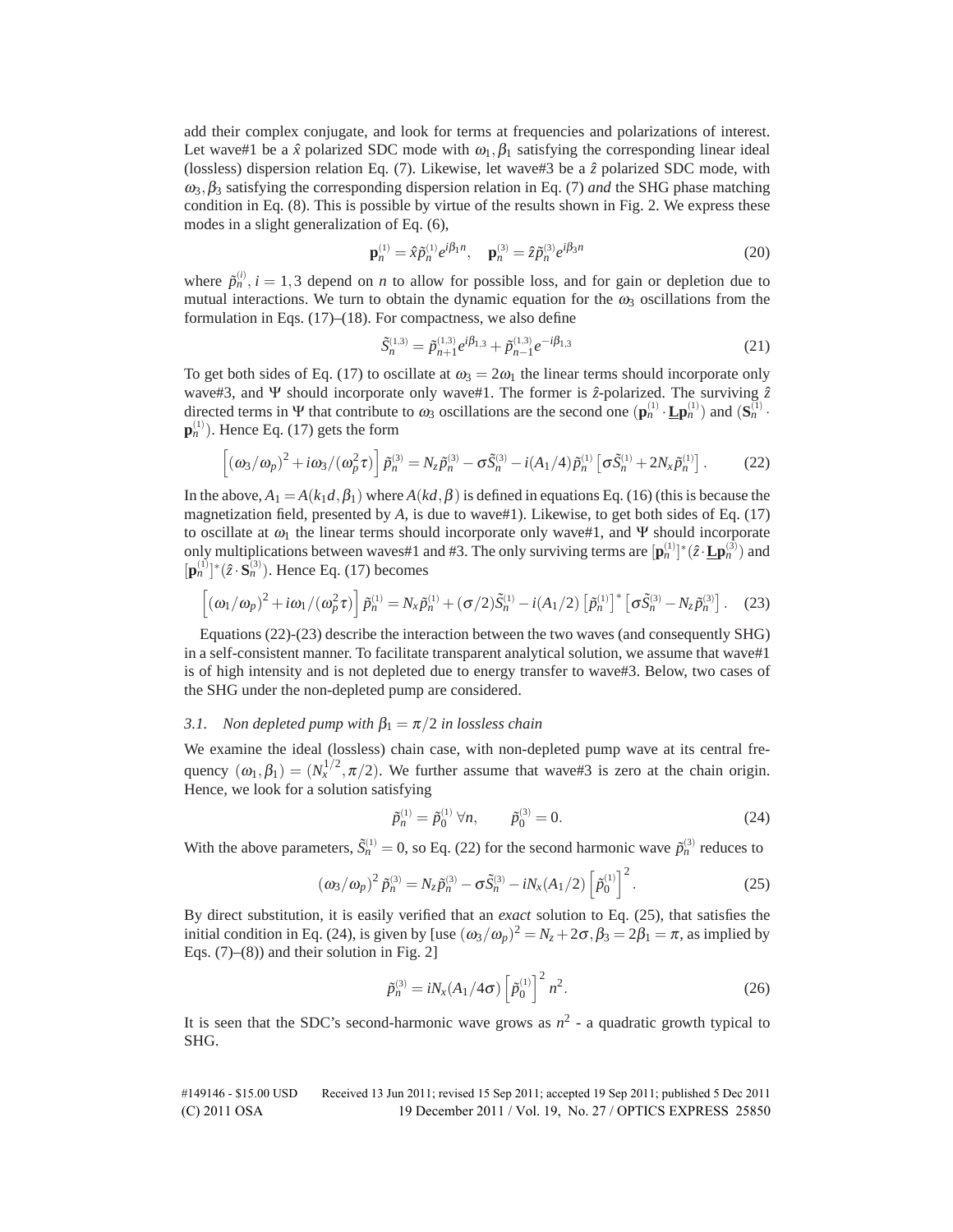## *3.2. Chain with loss*

We solve now Eqs.  $(22)$ – $(23)$  under lossy conditions and for pump wave not necessarily at  $(\omega_1,\beta_1)=(\sqrt{N_x},\pi/2)$ , *but still with the exact phase matching conditions in Eq.* (8). Note that the mode magnetization (which carries the gain) is maximized at  $\beta_1 \approx 0.4\pi$  - see Fig. 3. We "generalize" the non-depleted pump assumption to hold for a lossy medium: we assume that the pump attenuation is mainly due to loss mechanism, and the attenuation due to energy transfer to wave# 3 can be neglected. Hence, we have for the pump:

$$
\tilde{p}_n^{(1)} = \tilde{p}_0^{(1)} e^{-\gamma n} \tag{27}
$$

The attenuation factor  $\gamma$  can be computed by generalizing the dispersion relation to hold for complex  $\beta$  [4]. Typical values for Ag particles, for example, are  $\gamma \approx 0.1$ : 0.15 [1,3]. Since the chain is lossy, and the pump itself decreases exponentially, we have the following initial/final conditions for wave# 3:

$$
\tilde{p}_0^{(3)} = 0, \qquad \lim_{n \to \infty} \tilde{p}_n^{(3)} = 0.
$$
\n(28)

Substituting  $\tilde{p}_n^{(1)}$  of Eq. (27) into Eq. (22) and rearranging, we obtain for  $\tilde{p}_n^{(3)}$ 

$$
B\tilde{p}_n^{(3)} + e^{i\beta_3} \tilde{p}_{n+1}^{(3)} + e^{-i\beta_3} \tilde{p}_{n-1}^{(3)} = [\tilde{p}_0^{(1)}]^2 D e^{-2\gamma n}
$$
 (29)

where

$$
B = -2\cos\beta_3 + \frac{i\omega_3}{\omega_p^2 \tau \sigma}, \quad D = -\frac{iA_1}{2\sigma} \left[ N_x + \sigma \cosh(\gamma - i\beta_1) \right]. \tag{30}
$$

The solution to the difference Eq. (29) consists of two terms. The first is the particular solution  $\tilde{p}_n^{(3),p}$  that due to the forcing on the rhs it should be proportional to  $e^{-2\gamma n}$ . A straightforward substitution of  $ae^{-2\gamma n}$  into the equation shows that the particular solution is given by

$$
\tilde{p}_n^{(3),p} = [\tilde{p}_0^{(1)}]^2 a_p e^{-2\gamma n}, \quad a_p = \frac{D}{B + 2\cosh(2\gamma - i\beta_3)}.
$$
\n(31)

The second term is the homogeneous solution that satisfies the homogeneous counterpart (no forcing) of Eq. (29). It has the form  $\tilde{p}_n^{(3),h} = ar^n$ , where *r* is obtained by substituting this solution into the homogeneous equation and looking for the roots of the characteristic polynomial

$$
r^{2} + Be^{-i\beta_{3}}r + e^{-2i\beta_{3}} = 0 \Rightarrow r_{1,2} = \frac{e^{-i\beta_{3}}}{2} \left( B \pm \sqrt{B^{2} - 4} \right). \tag{32}
$$

Note that  $r_1r_2 = e^{-2i\beta_3}$ . A careful examination shows that one of the roots, say  $r_1$ , satisfies  $|r_1|$  < 1. Thus, the solution that satisfies Eq. (29) *and* the boundary conditions in Eq. (28) is

$$
\tilde{p}_n^{(3)} = [\tilde{p}_0^{(1)}]^2 a_p \left( e^{-2\gamma n} - r_1^n \right). \tag{33}
$$

It is interesting to point out that the solution for lossless chain with  $\beta_1 = \pi/2$  studied in Sec.3.1 cannot be obtained by a mere substitution of  $\beta_1 = \pi/2$ ,  $1/\tau = 0$  in Eq. (33). For  $\beta_1 = \pi/2$ ,  $1/\tau = 0$  the characteristic polynomial has a higher order root multiplicity, in which case the solution must be written in terms of powers of *n*.

It may be convenient to cast the last results in terms of the chain electric fields, rather than the dipole moments. Let  $\mathbf{E}_n^{(1,L)} = \hat{x} \tilde{E}_n^{(1)} e^{i\beta_1 n}$  be the *n*-th particle local field associated with chain mode#1, and  $\mathbf{E}_n^{(3,L)} = \hat{z}\tilde{E}_n^{(3)}e^{i\beta_3 n}$  be that for mode#3. They are related to their respective dipole moments via the polarizability  $\alpha$ . Hence

$$
\tilde{E}_n^{(3)} = \frac{(\underline{\alpha}_1 \hat{x})^2}{\underline{\alpha}_3 \hat{z}} \left[ \tilde{E}_0^{(1)} \right]^2 a_p \left( e^{-2\gamma n} - r_1^n \right). \tag{34}
$$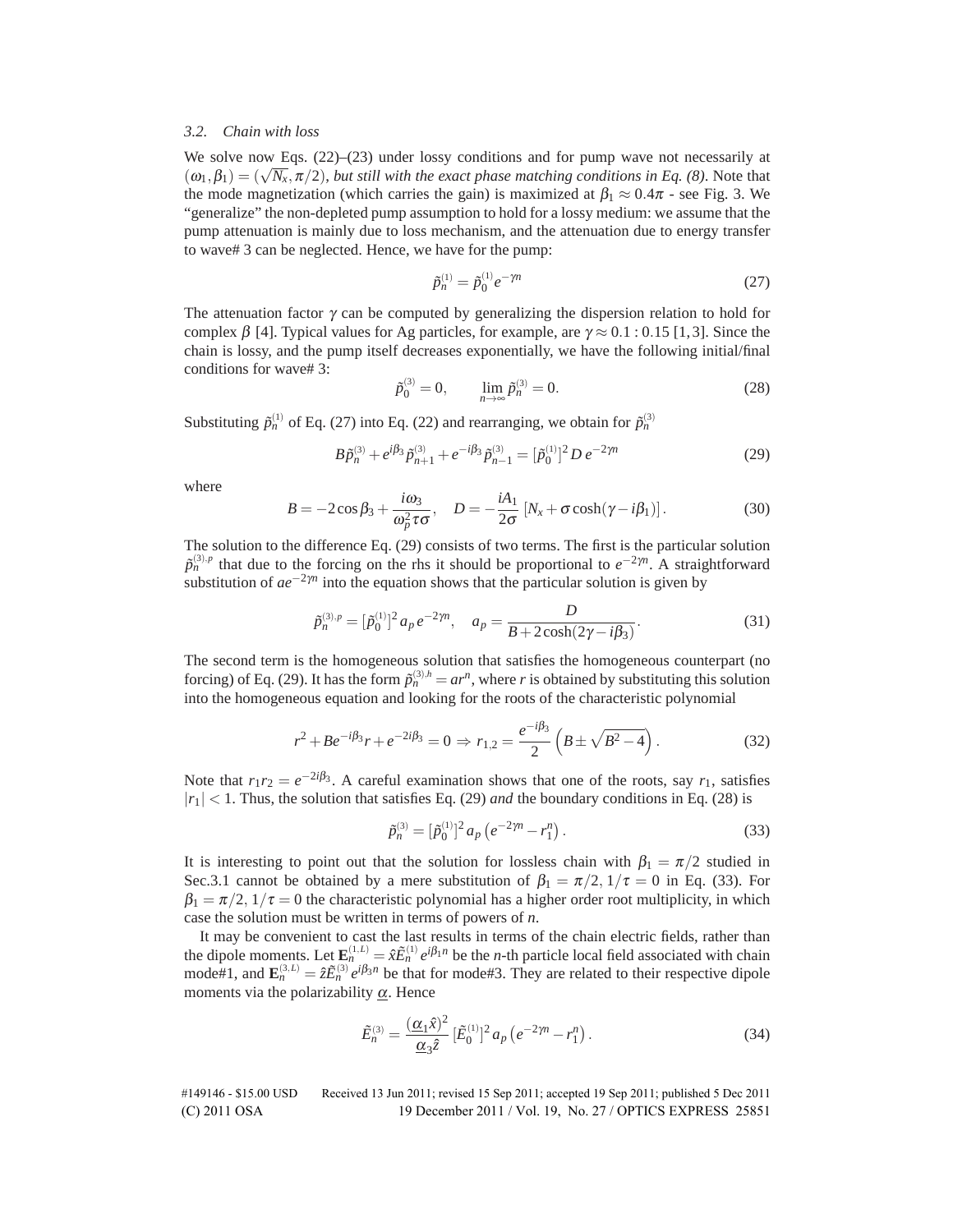where  $\alpha_{1,3} = \alpha(\omega_{1,3})$ .

Finally, it is interesting to examine the *local* ratio between the pump wave and the second harmonic. This ratio is given by

$$
\frac{\tilde{E}_n^{(3)}}{\tilde{E}_n^{(1)}} = \frac{(\alpha_1 \hat{x})^2}{\alpha_3 \hat{z}} \tilde{E}_0^{(1)} a_p \left( e^{-2\gamma n} - r_1^n \right) e^{\gamma n}.
$$
\n(35)

Hence, there is a critical value for  $r_1$ : if  $|r_1| > e^{-\gamma}$  this ratio increases unboundedly as the waves propagate along the chain, signifying an efficient energy transfer from the pump to the second harmonic. Clearly, for very large *n* the non-depleted assumption in lossy chain, defined at this subsection onset, ceases to be valid.

The efficiency of plasmonic SDC based SHG, is somewhat subtle to define. Since any plasmonic structure is considerably lossy, it is clear that the pump itself decreases exponentially due to loss, independently of the rate of energy transfer to SH. Then, its ability to "pump" also decreases exponentially. Any plasmonic mode undergoes this typical decay due to loss. Hence, Eq. (35) suggests a better-suited figure for the efficiency in the presence of loss. It actually provides two measures. (1) The *local* ratio between the signal and the pump as stated before; (2) the value of the signal when the typical loss decay is "cleaned out" (due to the multiplication by *e*γ*n*). As will be shown in the example below, the result is exponentially increasing, with typical numerical values shown in Fig. 4.

A design example is in order. Consider a SDC of Ag prolates, in which a  $\hat{x}$  polarized pump wave propagates with  $\beta_1 = 0.4\pi$ . To achieve SHG phase-matching, we choose  $a_x/d = 0.5$ , and we use Fig. 2(a) and get  $a_x/a_z \approx 2.93$ ,  $\Rightarrow N_x \approx 0.112$ . Solving for the corresponding complex dispersion relation with Ag loss factor  $1/(\tau \omega_p) = 2 \cdot 10^{-3}$  we get  $\omega_1 = 0.3323 \omega_p$  and  $\gamma = 0.143$ . For Ag,  $\omega_p \approx 8.6 \cdot 10^{15}$  rad/sec, hence  $\omega_1 = 2.86 \cdot 10^{15}$  so  $\lambda_1 = 660$ nm. The prolates are spaced by  $d = 80$ nm, hence  $a_x \approx 40$ nm,  $a_z \approx 14$ nm, and  $\sigma = V/(2\pi d^3) = 0.0097$ . We used these parameters to compute the SHG in Eqs. (34)–(35), with the exact magnetization field in Eqs. (13)–(15). The results are shown in Fig.4 for  $\tilde{E}_0^{(1)} = 1 \text{V/m}$ . For this example  $|r_1| = 0.8915 > e^{-\gamma} = 0.8668$ , thus the local ratio between the second harmonic and the pump increases along the array.



Fig. 4. SHG example in a lossy plasmonic chain, for pump of 1V/m at the chain input.